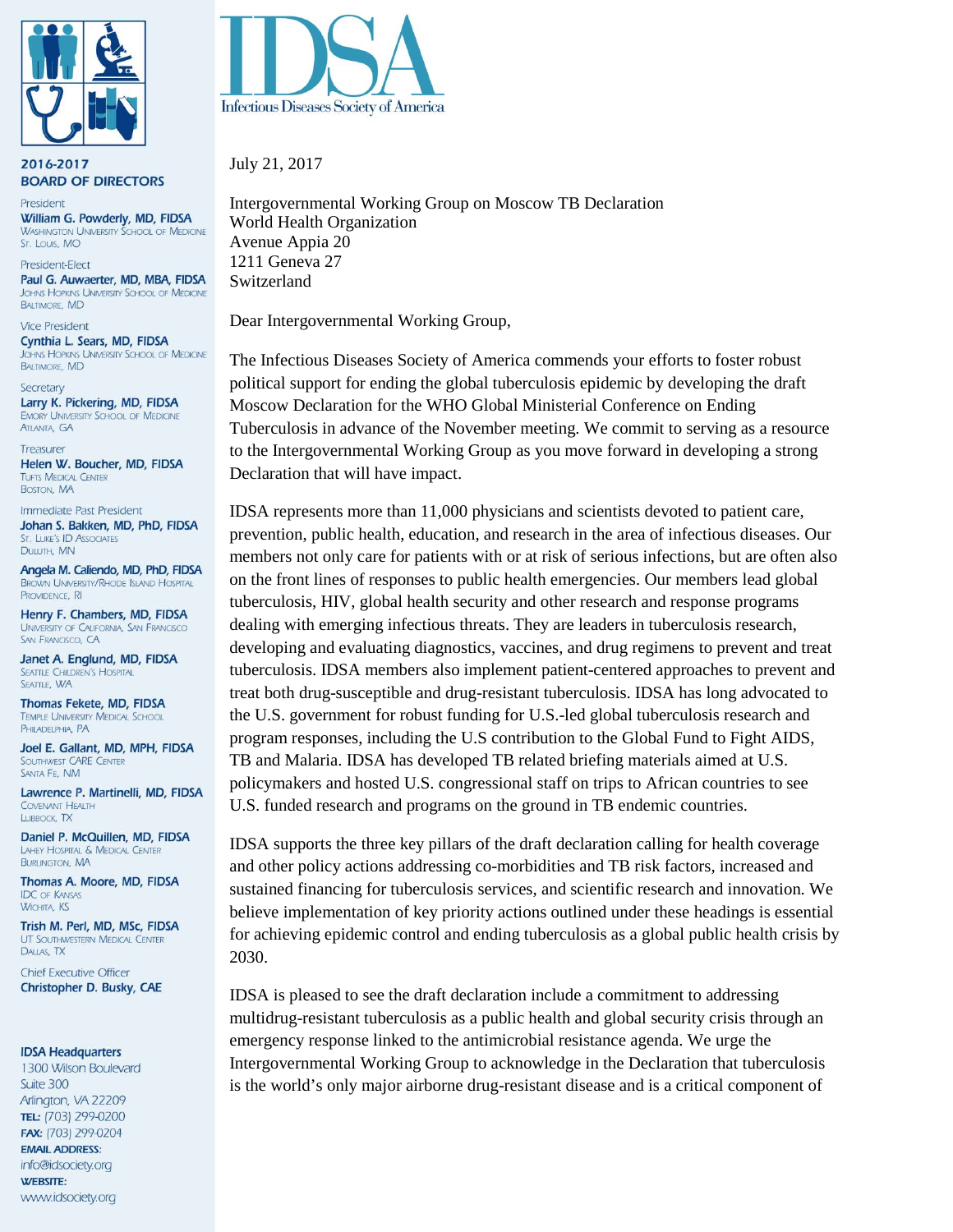the global antimicrobial resistance challenge, killing over 250,000 of an estimated 700,000 people who die from antimicrobial resistant infections every year, according to Lord Jim O'Neill's 2016 report on antimicrobial resistance. The same report includes an estimation that by 2050, one-fourth of an estimated 10 million deaths associated with antimicrobial resistance will be from multi-drug resistant tuberculosis, costing the global economy \$17 trillion. Currently only half of MDR-TB patients successfully complete treatment. The Declaration should include a commitment to increase access to appropriate treatment and to improve cure rates through implementation of shorter regimens, appropriate use of new drugs, and decentralized patient treatment.

A commitment to expanding affordable diagnosis and treatment and prevention access should be central to the Declaration. We urge that the Declaration commit to achieving the Stop TB Partnership's 90-90-90 target, with its goals of reaching 90 percent of all people with TB with diagnosis and appropriate treatment, 90 percent of vulnerable, underserved and at-risk populations with TB services, and 90 percent of people diagnosed with TB successfully treated through affordable treatment services, adherence to correct and complete treatment, and social support. Prioritization of achieving the 90-90-90 goals should also include a guarantee of financial risk protection, since elimination of the TB epidemic will never be achieved as long as patients incur catastrophic costs in seeking care and treatment.

Along with committing to the 90-90-90 goals, IDSA supports the draft declaration's call for ensuring adherence to the World Health Organization standards and guidelines on TB diagnosis, care and treatment, which would ensure a commitment to providing the latest and most effective diagnostics and quality-assured drugs and community-centered care, among other best practices.

The Declaration should also include a commitment to adhering to WHO guidelines on HIV and TB coinfection. TB continues to be the principal cause of death among people infected with HIV, killing more than 400,000 people infected with HIV every year. Individuals co-infected with HIV and TB must receive antiretroviral therapy as early as possible and the services necessary to adhere to treatment, in addition to receiving high-quality TB treatment or TB preventive therapy. IDSA supports the draft declaration's commitment to eliminating preventable deaths due to TB among persons with HIV by 2020.

The lack of adequate domestic and donor financing has compromised efforts to expand quality TB programming and improve the tools available to prevent, diagnose and treat drug-susceptible and drug resistant tuberculosis. The draft declaration appropriately acknowledges these critical funding gaps and embraces budget benchmarks for TB budgets in low, lower-middle and upper-income countries and calls on global health financing partners including the Global Fund to Fight AIDS, TB and Malaria and the World Bank to support countries in expanding coverage and eliminating costs for patients.

IDSA is pleased to see a commitment to tuberculosis innovation in the Declaration, and believes this must include basic research and operational science as well as research and development on vaccines, drugs, and diagnostics. We still have much to learn about the pathogenesis of the disease, and effective program models that provide TB services to populations at high risk for tuberculosis, from persons living with HIV and diabetes to incarcerated and migrant individuals. Development of efficient, cost-effective models of care would be extremely useful to the global community. The Declaration should also reflect a commitment to rapidly scale-up the use of new products after development, especially in regions where tuberculosis is endemic. This effort will require collaborations among WHO, highly affected countries, industry partners and donors.